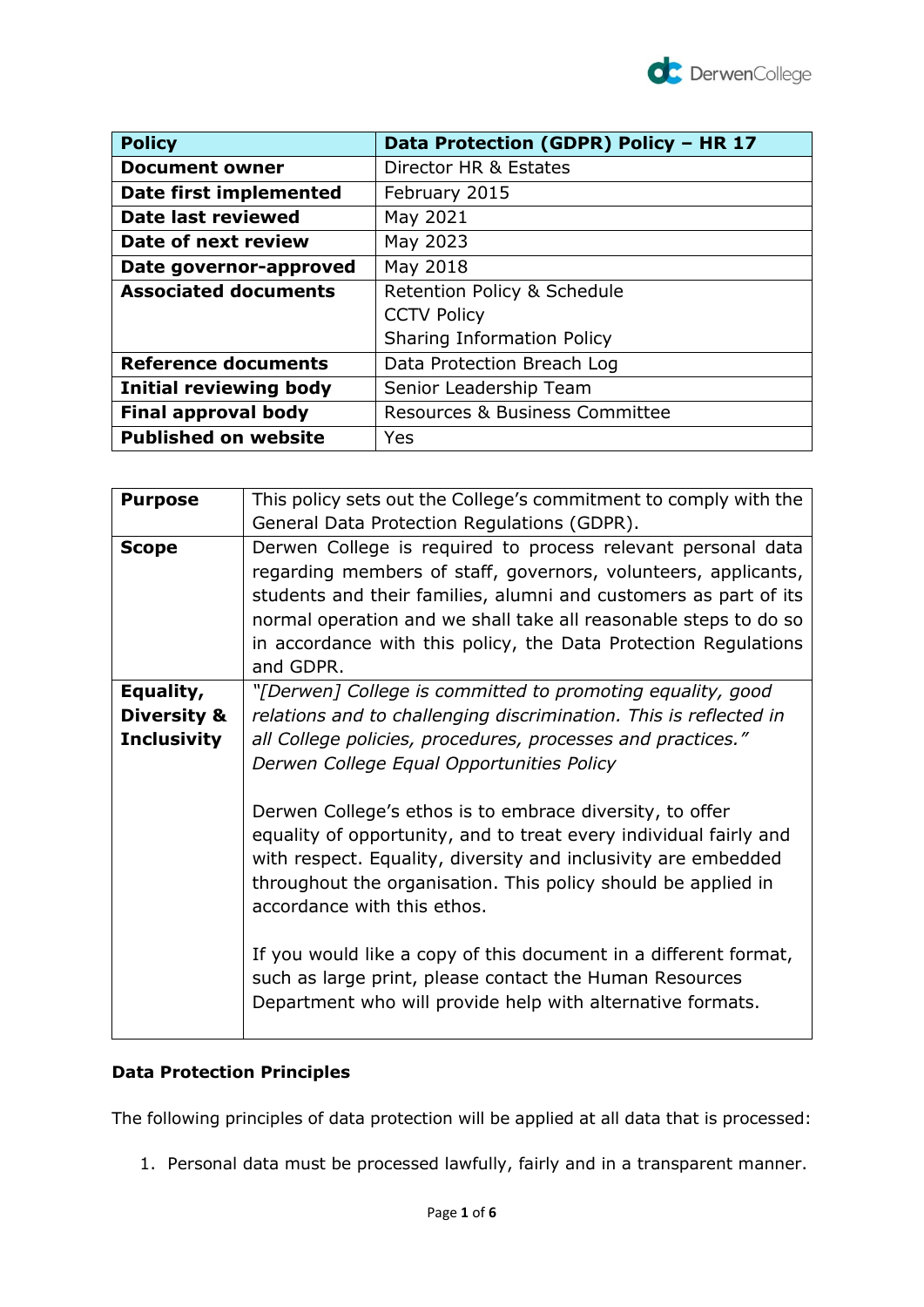

- 2. Personal data must be collected for specified, explicit and legitimate purposes and not further processed in a manner that is incompatible with those purposes.
- 3. Personal data must be adequate, relevant and limited to what is necessary in relation to the purposes for which they are processed.
- 4. Personal data must be accurate and, where necessary, kept up to date.
- 5. Personal data must not be kept for longer than is necessary.
- 6. Personal data must be processed in accordance with the data subjects' rights.
- 7. Personal data must be secure.
- 8. Personal data must not be transferred to another country (outside the EEA) without adequate protection.

# **Data Protection Control**

The College has appointed the Director of Human Resources & Estates as the Data Protection Officer (DPO) who will endeavour to ensure that all data is processed in accordance with this policy and GDPR.

Our data processing activities are registered with the Information Commissioner's Office (ICO).

### **Personal and Sensitive Data**

All data within the College shall be identified as personal, sensitive or both. This will ensure that it is handled in compliance with legal requirements and access to it does not breach the rights of individuals to whom it relates.

Personal data covers both facts and opinions about an individual where that data identifies an individual. It includes information necessary for employment such as names, addresses, salary details or student attendance record or exam results. Personal data may also include sensitive personal data.

Sensitive personal data includes data relating to medical information, gender, religion, race, sexual orientation, trade union membership and criminal records.

# **Processing of Personal Data**

The College will be transparent about the intended processing of data and communicate these intentions to all staff, students, contractors and customers.

Consent may be required for the processing of personal data unless processing is necessary for the performance of the contract of employment. Any information which falls under the definition of personal data and is not otherwise exempt, will remain confidential and will only be disclosed to third parties with consent.

#### **Exemptions**

Certain data is exempted from the provision of the Data Protection Act, data will be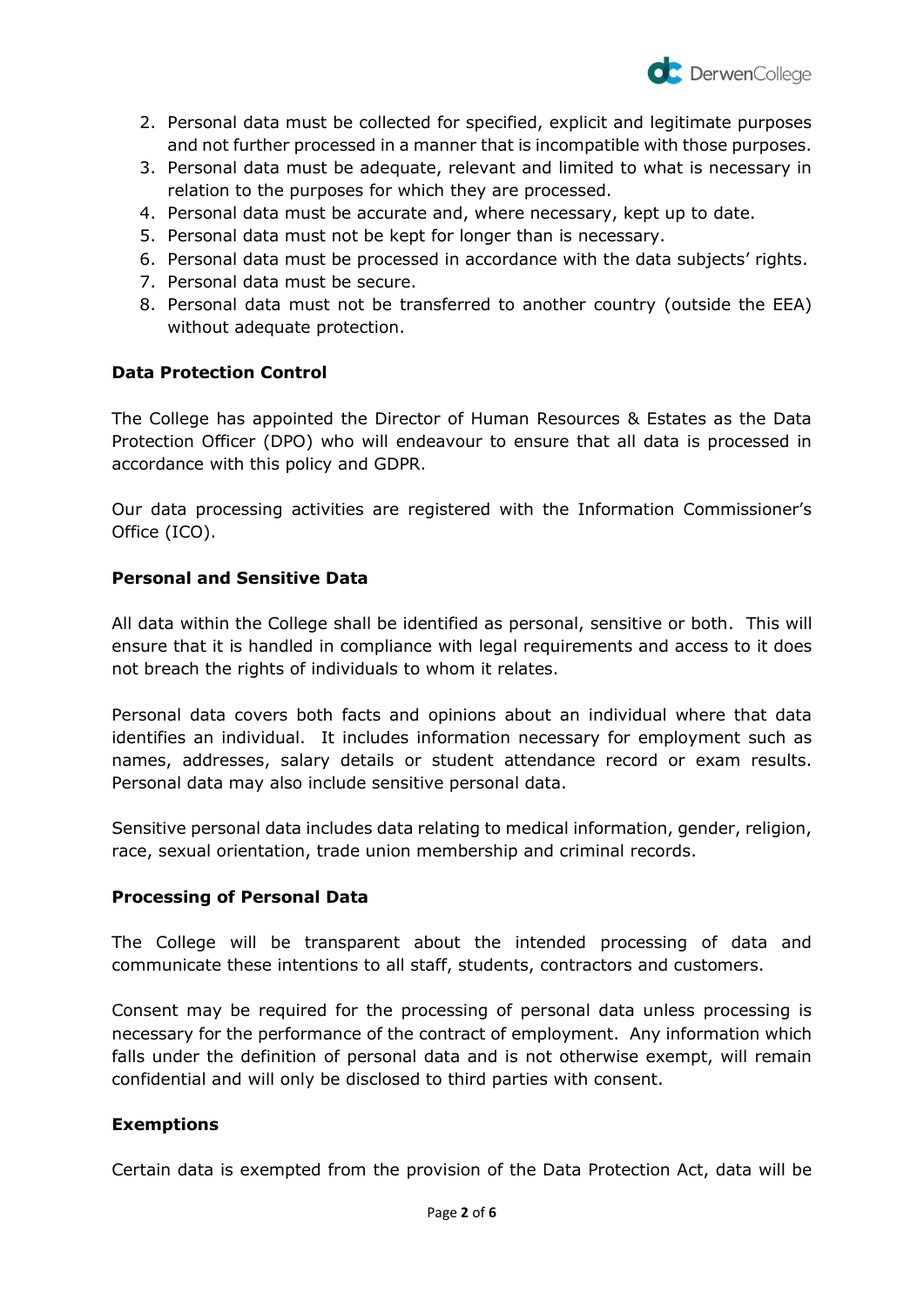

exempt for the following reasons:

- National security and the prevention or detection of crime
- The assessment of tax or duty
- Where the processing is necessary to exercise a right or obligation conferred or imposed by law upon the College

### **Data Storage and Security**

Hard copy data, records and personal data are stored out of sight and in a locked and secure filing cabinet.

Sensitive personal data should not be removed from College, however the College acknowledges that some staff may need to transport data between College and their home in order to access it for work during the evenings and at weekends. This may also apply in cases where staff have offsite meetings.

The following guidelines are in place for staff in order to reduce the risk of personal data being compromised:

- Paper copies of data should not be taken offsite. If there is no way to avoid taking a paper copy, the data should not be on view in public places or left unattended under any circumstances.
- Unwanted paper copies of personal or sensitive data should be kept in the confidential waste bins provided in each building, where arrangements can be made for the documents to be collected and securely shredded. This also refers to hand written notes if the notes reference any staff member or student by name.
- Care must be taken to ensure that any print out of any personal or sensitive data is not left in printer trays or photocopiers
- If data is being viewed on a PC, staff must ensure that the window and documents are properly shut down before leaving the computer unattended.
- Sensitive data should not be viewed on public computers
- If it is necessary to transport data away from College and/or our Satellites, it should be downloaded onto a USB stick (or other suitable secure device). The data should not be transferred from this stick onto any home or public computer
- USB sticks (or other suitable devices) must be password protected
- Confidential e-mails should be sent via Egress

All colleagues are responsible for ensuring that:

- any personal data that they hold is kept securely
- personal information is not disclosed either orally, in writing or via web pages or by any other means, accidentally or otherwise, to any unauthorised third party.
- they undertake the mandatory GDPR training to ensure understanding the amended data principles.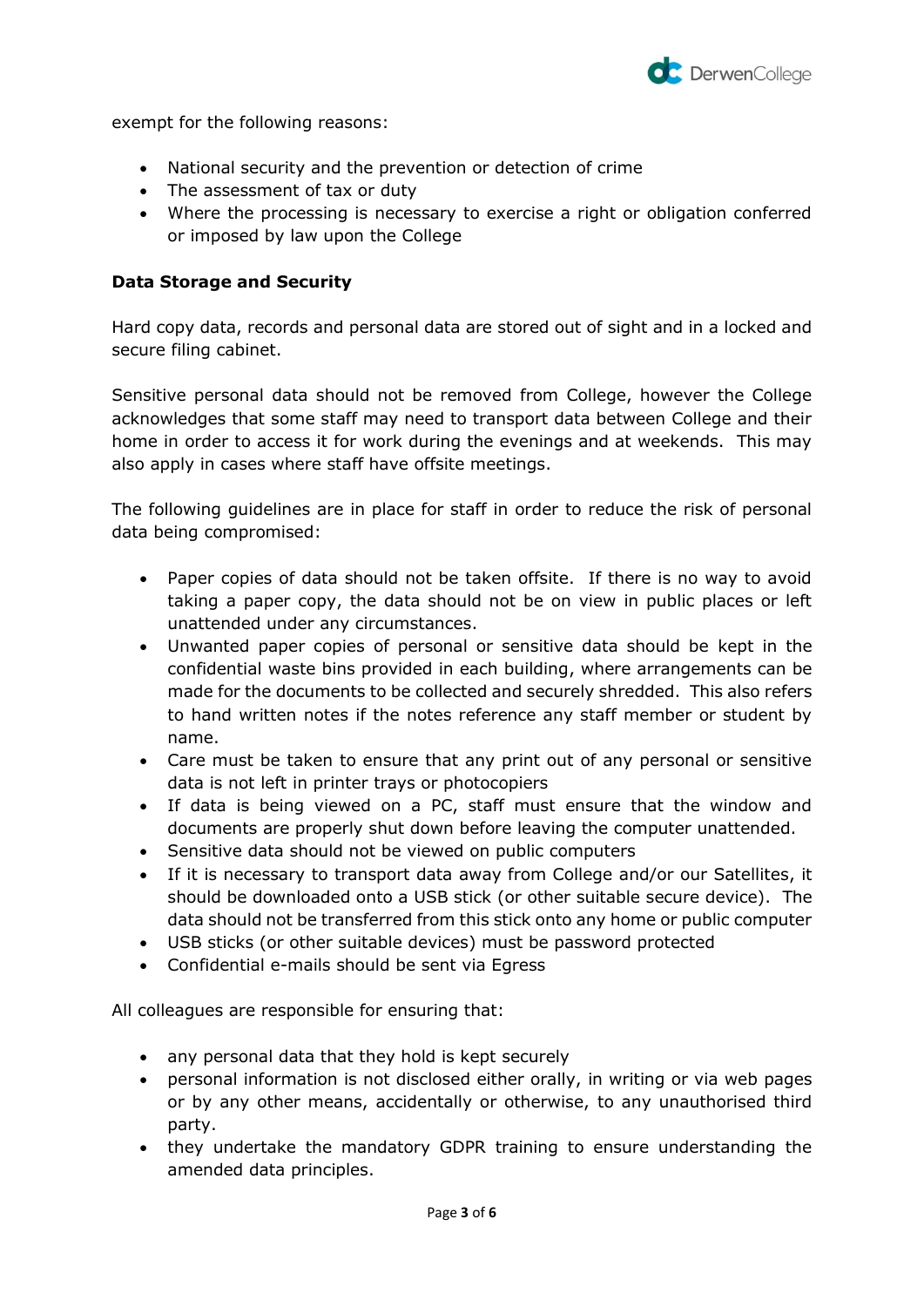

Personal information should be kept in a locked filing cabinet, drawer, or safe. If it is computerised, it should be coded, encrypted or password protected both on a local hard drive and on a network drive that is regularly backed up. If a copy is kept on removable storage media, that media must itself be kept in a locked filing cabinet, drawer, or safe.

Staff should also note that unauthorised disclosure will usually be a disciplinary matter, and may be considered gross misconduct in some cases.

### **Disaster Recovery**

- The College backs up data every evening.
- Master copies of software are stored off site or in a heat-proof safe.
- Firewalls and virus checkers are kept up to date and running.
- Computers are protected from physical harm, theft or damage, and from electrical surges using protective plugs.

# **Subject Consent**

The GDPR sets a high standard for consent and requires a positive opt-in. Neither preticked boxes nor any other method of default consent are allowed. As required by the GDPR, the College takes a "granular" approach i.e. it asks for separate consent for separate items and will not use vague or blanket requests for consent. As well as keeping evidence of any consent, it can easily be withdrawn

It should be noted, however, that consent is only one of the lawful bases on which data processing depends. The others include the following.

- Contract: if processing someone's personal data is necessary to fulfil the Colleges contractual obligations to them
- Legal obligation: if processing personal data is necessary to comply with a common law or statutory obligation.
- Vital interests: if processing personal data is necessary to protect someone's life
- Legitimate interests: when data is used in ways people would reasonably expect and which have a minimal privacy impact, or where there is a compelling justification for the processing
- Public task: when processing is necessary for the College to perform a task in the public interest or for other official functions.

GDPR provides for special protection for children's personal data and the College will comply with the requirement to obtain parental or guardian consent for any data processing activity involving anyone under the age of 16.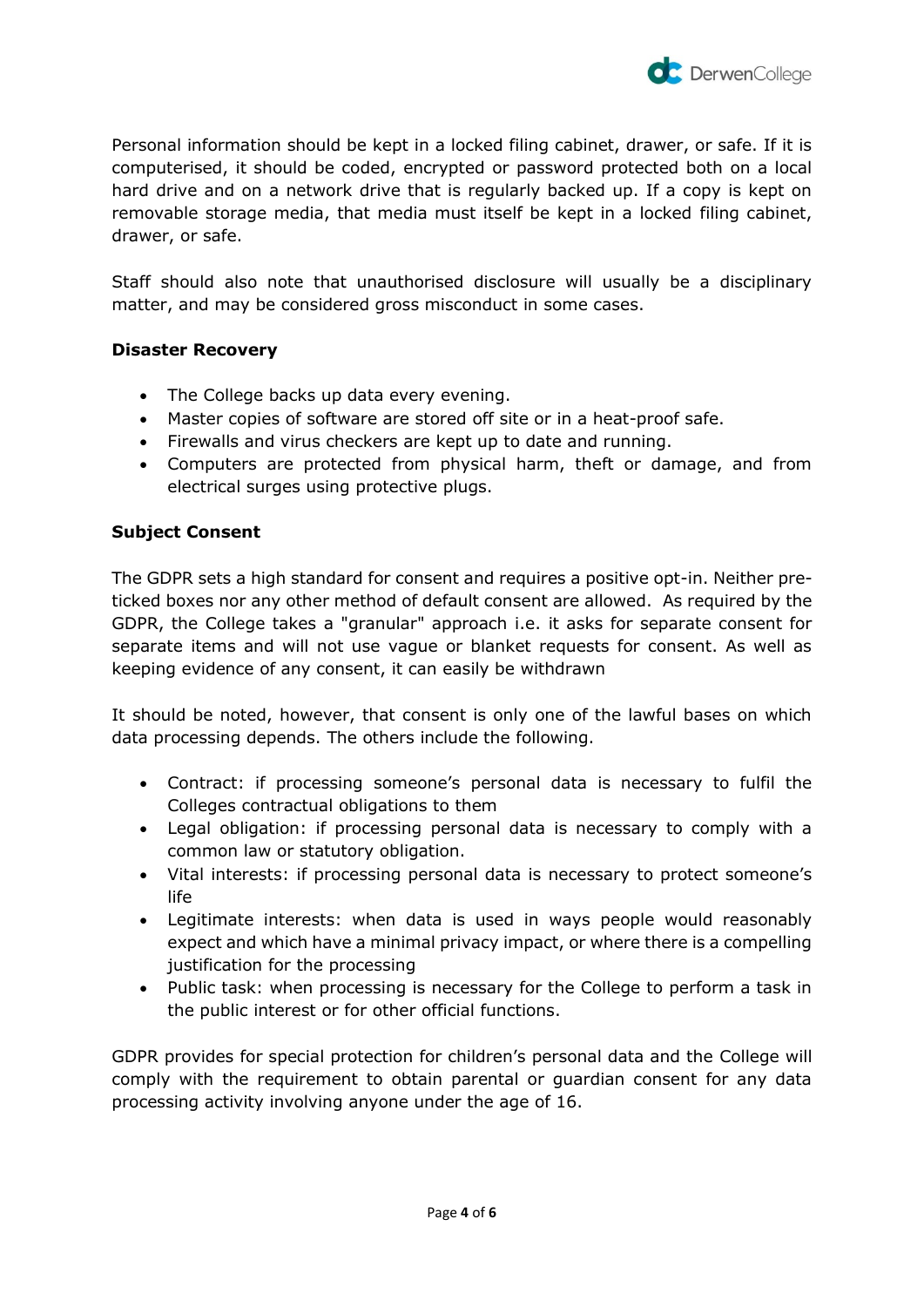

#### **Right of Access to Information**

A member of staff or students may request details of personal information, which the College holds about them under the GDPR.

If a member of staff or student would like a copy of the information held on him or her, they should contact the Human Resources department. The requested information will be provided within one month. If there is any reason for delay, that will be communicated within the four week period. A request, which is manifestly unfounded or excessive, may be refused - the person concerned will then be informed of their right to contest this decision with the supervisory authority (the ICO).

If a member of staff believes that any information held on them is incorrect or incomplete, then they should write to or email the Data Protection Officer as soon as possible. The College will promptly correct any information found to be incorrect.

#### **Photographs and Videos**

Images of staff and students may be captured at appropriate times and as part of educational activities for use in College only.

Unless prior consent for staff or students has been given, the College shall not utilise such images for publication or communication to external sources.

It is the College's policy that external parties may not capture images of staff or students during such activities without prior consent.

# **CCTV**

The College owns and operates a CCTV network for the purposes of crime prevention and detection and Safeguarding.

When a data subject can be identified, images will be processed as personal data.

Refer to the CCTV Policy for further details

#### **Data Breaches**

The Data Protection Officer should be notified immediately whenever there is a breach in the collection or processing of personal or sensitive data. The Data Protection Officer will review the breach and, if it is deemed to have a *significant adverse effect* on an individual's right or freedom, the individual(s) concerned will notified within 72 hours and the ICO will be notified without unnecessary delay.

A breach could include:

• loss or theft of hard copy notes, USB drives, computers or mobile devices